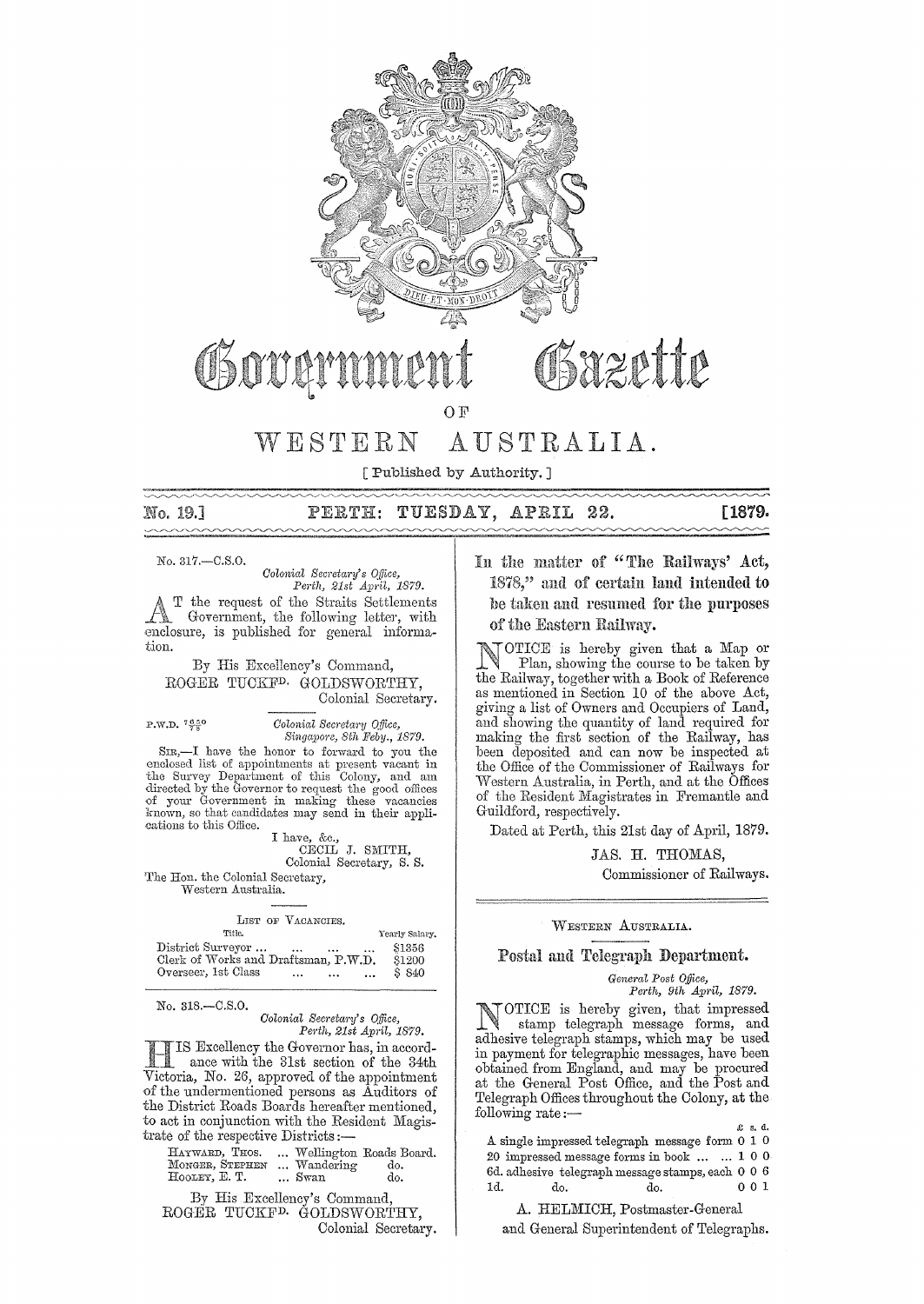### *Crown Lands' Office,*

*Pe1·th, 16th Ap1'il, 1879. Perth, 18th April, 1879.*<br> **Perth, 18th April, 1879.**<br> **Perth, 18th April, 1879.**<br> **Perth, 18th April, 1879.**<br> **Perth, 18th April, 1879.** pleased to make the following appointments:

- E. A. Srone, Esq., member of Perth District Board of Education, *vice* R. N. Bullen, resigned.
- Mr. WILLIAM SMITH, member of Beverley District Board, *vice* E. B. Lennard, resigned.
- Mr. G. H. KNAPTON, member of the Vasse District Board, *vice* Revd. H. \V. Brown, resigned.

CHAS, H. CLIFTON, Secretary.

*Central Board of Education,* 

|                                                                                                                                                                                                                                                  | Registrar General's Office, | Perth, 21st April, 1879. |
|--------------------------------------------------------------------------------------------------------------------------------------------------------------------------------------------------------------------------------------------------|-----------------------------|--------------------------|
| <b>TT</b> is hereby notified, for general information,<br><b>I</b> that the undermentioned Minister of the<br>Church of Rome has been duly registered in<br>this Office for the celebration of Marriages in<br>the Colony of Western Australia:- |                             |                          |
| Name.                                                                                                                                                                                                                                            | Residence.                  | District.                |
| Rev. Anselm Bourke. Perth.                                                                                                                                                                                                                       |                             | Perth.                   |
|                                                                                                                                                                                                                                                  | LAURENCE S. ELIOT,          | Registrar General.       |

IS Excellency the Governor has been pleased to place the management of the Common Lands attached to the undermentioned townships in the hands of the Municipal Councils and their successors in office in each township, and to delegate to them the power of regulating fees for depasturing thereon, provided that any rules or scale of fees proposed are submitted for his approval before adoption.

| Municipality.                                                                          |       |                                            | Total<br>acreage of<br>Commonage.                               | Remarks.                                                                               |
|----------------------------------------------------------------------------------------|-------|--------------------------------------------|-----------------------------------------------------------------|----------------------------------------------------------------------------------------|
| Perth<br>Fremantle<br>Guildford<br>Geraldton<br>York<br>Bunbury<br>Busselton<br>Albany | .<br> | .<br><br>$\ddotsc$<br>$\cdots$<br><br><br> | 11000<br>13200<br>1087<br>2500<br>3216<br>10000<br>5000<br>7700 | In two blocks.<br>Do.<br>In three blocks.<br>In one block.<br>Do.<br>Do.<br>Do.<br>Do. |

### MALCOLM FRASER,

Commissioner of Crown Lands.

*Crown Lands' Office, Perth, 19th April, 1879.* 

HIS Excellency the Governor has been pleased, on the recommendation of the Commissioner of Crown Lands, to set apart, as a Public Reserve, the land described in the Schedule below, for the purpose herein set forth:-

RESERVE.

| Recorded<br>Number. | $\overset{\text{Content.}}{\Lambda}$ . P. | Description of Boundaries.                                                                                                                                                                                                                                                                                                                                                                                                                                                                                                                                                               | Purpose for which made.  |  |  |
|---------------------|-------------------------------------------|------------------------------------------------------------------------------------------------------------------------------------------------------------------------------------------------------------------------------------------------------------------------------------------------------------------------------------------------------------------------------------------------------------------------------------------------------------------------------------------------------------------------------------------------------------------------------------------|--------------------------|--|--|
| 329 A               | 7700 0 0                                  | Bounded by lines starting from the North-east corner<br>of Plantagenet location 43, and extending North 55<br>chains; East about 184 chains to Oyster Harbor; thence<br>Northward along the shore of said Harbor to Southern<br>boundary of Plantagenet location 7; thence West about<br>460 chains; and South about 280 chains to the North-<br>west corner of Plantagenet location 2, and along the<br>boundaries of location 2, Albany townsite, locations 42<br>and 43 to the starting point; excluding all locations or<br>parts of locations within said lines. All bearings true. | For Commonage at Albany. |  |  |

MALCOLM FRASER, Commissioner of Crown Lands.

WESTERN AUSTRALIA. Meteorological Observations for the week ending 21st April, 1879.

WIND Registered by Mr. Forsyth, Harbor Master, at Arthur's Head, Fremantle; altitude above the sea 55 feet, in Latitude 32° 02' 14" S., Longitude 115° 45' 12" E.

The other instruments registered are placed in the grounds adjoining the Survey Office, Perth; altitude above the sea 47 feet, in Latitude 31° 57' 25" S., Longitude 115° 52' 02" E.

MALCOLM FRASER, Smveyor General.

| Week<br>ending. | BAROMETER:                                                |               | RADIATION<br>THERMOMETERS IN SHADE.<br>THERMO-<br>METERS. | WIND.         |               | DEGREE |                   | ${\rm Mean}$ nt.      | EVAPOR-                   |                       |                               |                           |              |                                                |
|-----------------|-----------------------------------------------------------|---------------|-----------------------------------------------------------|---------------|---------------|--------|-------------------|-----------------------|---------------------------|-----------------------|-------------------------------|---------------------------|--------------|------------------------------------------------|
|                 | Mean Reading<br>corrected, and re-<br>duced to sea level, |               | Dry.                                                      |               | Wet.          |        |                   | RAIN:<br>Amount<br>in | Horizontal<br>velocity in |                       | OF<br>HUMIDITY,<br>Saturation | CLOUD:<br>Mean<br>amount. | ≓… ک<br>ONE: | ATION:<br>Amount<br>$\frac{2}{\text{inches.}}$ |
|                 | and 32 deg. Fah.                                          | Maxi-<br>mum. | Mini-<br>mum.                                             | Maxi-<br>mum. | Mini-<br>mum. | Solar. | Terres-<br>trial. | inches.               | miles, per<br>24 hours.   | General<br>direction. | $=100$ : mean<br>amount.      |                           | S            |                                                |
| 21st            | 30.087                                                    | 82.4          | 55.3                                                      | 72.6          | 54.4          | 138.2  | 50.6              | $-66$                 | 351.67                    | Easterly              | 68                            | 2.2                       | 5            | -81                                            |

 $\begin{tabular}{ll} Highest reading of Barometer 30^{\circ}243 & 17th \\ Lowest & do. & 29^{\circ}948 & 15th \end{tabular}$  $\begin{array}{cc}\n\text{Higher reading of Baroneter 30:243} & 17\text{th} \\
\text{Lowerstando.} & 29:948 & 15\text{th} \\
\end{array} \quad \begin{array}{c}\n\text{Thermometers in shade.} \\
\text{Minimum} & \text{Dry} \\
\end{array} \quad \begin{array}{c}\n92\cdot6\text{ 15th} \\
49:3\text{ 15th} \\
\end{array}$ The Observations are taken at Perth at 10 a.m., (excepting Barometer, which is registered at 12 a.m.)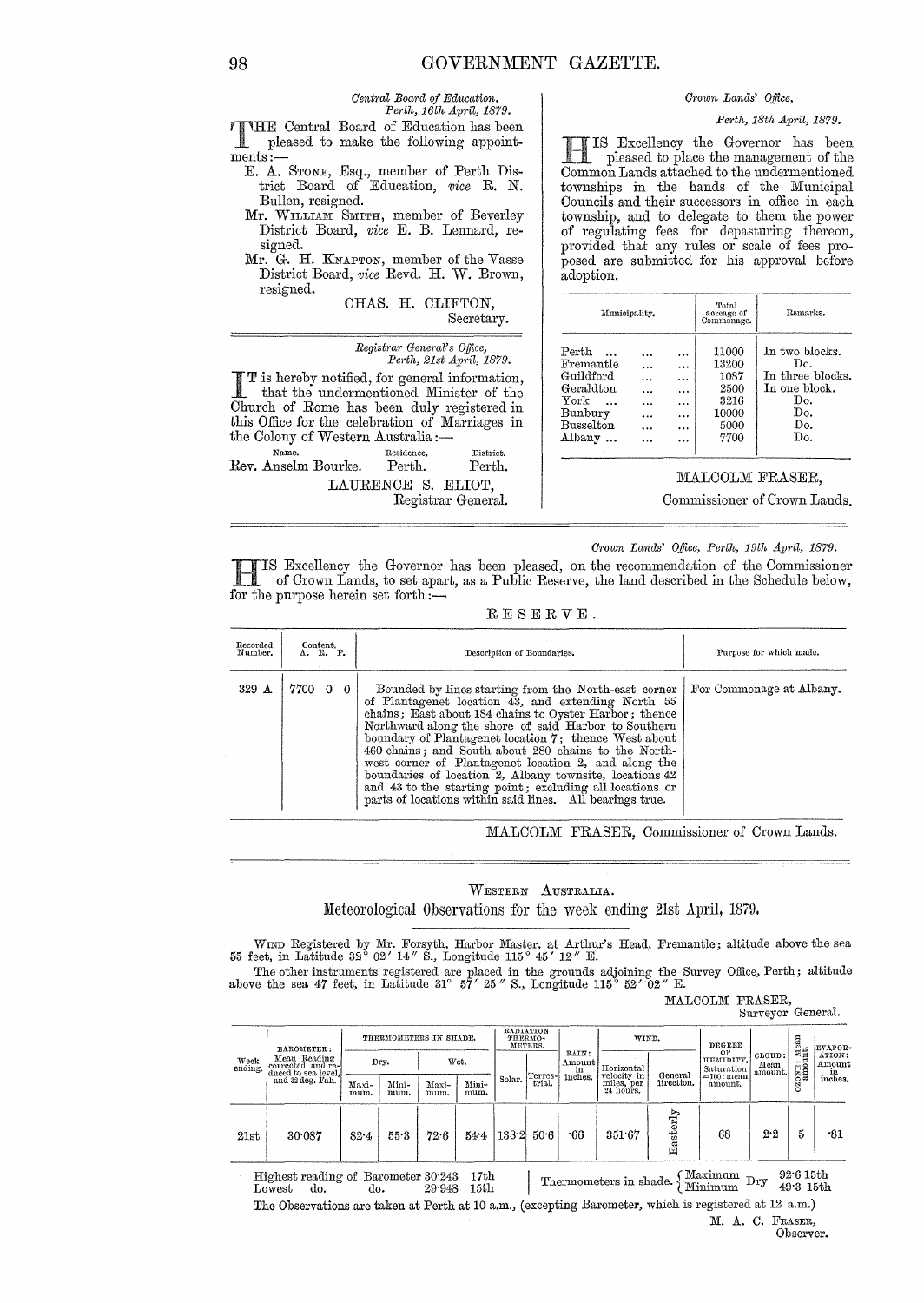#### LAND  $SALES.$

Crown Lands' Office, Perth, 22nd April, 1879.

TILE undermentioned Allotments of Land will be offered for Sale, at Public Auction, on the dates and at the places specified in the Net July 1979. dates and at the places specified in the Schedule below, at one o'clock, p.m.

SCHEDULE.

| Date of Sale.      | Place of Sale.     | Description of Lot.                           | Number of Lot.                     | Quantity.<br>а.<br>r. p.        | Upset Price.         |
|--------------------|--------------------|-----------------------------------------------|------------------------------------|---------------------------------|----------------------|
| 1879.<br>April $7$ | Busselton          | $\vert$ Augusta   Town $\vert$ 51, 52, 53, 54 |                                    | $1 \quad 0 \quad 8$<br>each.    | $\pounds 5$ per lot. |
| Do.                | Perth<br>$\ddotsc$ | Do.<br>Perth                                  | E60, E61, E62,<br>E63, E64, E65.   | $0\quad 2$<br>$\sim 0$<br>each. | £15 per lot.         |
| Do.                | Do.                | Pinjarrah   Do.                               | E66<br>35<br>$\ddotsc$<br>$\cdots$ | 137<br>$\theta$                 | $\pounds 7$ 10s.     |

MALCOLM FRASER,

Commissioner of Crown Lands.

# NOTICE.

TOTICE is hereby given, for the information of the public, that from this date and henceforward, Money Orders will be issued at the Post Office, Albany, on the Money Order Offices of the undermentioned Colonies, viz. :-

South Australia, Victoria, New South Wales, Queensland, Tasmania, and New Zealand.

A. HELMICH, Postmaster-General,

and General Superintendent of Telegraphs.

General Post Office, Perth, 18th March, 1879.

> Comptroller's Office, Fremantle, 19th April, 1879.

YERTIFICATES of Freedom have been issued to the undermentioned convicts, whose sentences have expired:-

Reg. No. 9311 George J. Streeton 9339 John Walters  $,$ 

THE undermentioned man is requested to communicate with this Office:-

Reg. No.  $\frac{7.17.3}{10078}$  John Kelly, who received<br>a certificate of Freedom on the 21st September, 1875. Vide 8434

JOHN F. STONE,

Comptroller.

## NOTICE.

HAVE applied to the Geraldton Roads<br>Board for permission to close the old road running through my paddocks at Tibradden, in Pastoral Lease No. 9207. Said road lying<br>south of the present main road to the eastward.

JOHN S. DAVIS.

### Tibradden, 20th February, 1879.

### DEPARTMENT OF LAND TITLES.

#### Transfer of Land Act, 1874.  $\frac{1}{1879}$

**TIMAKE NOTICE** that John Ferguson and William<br>Mumme of the City of Perth brewers have made<br>application to be certificated as the owners of an estate in fee simple as joint tenants in the following parcels of land situate in Perth aforesaid viz. :

### Building Lots L 59 60 61 62

as the same are described in the maps and books of the Survey Office and are of record therein.

The allotments were originally granted together to Isaac Jecks and are situate under Mount Eliza.

AND FURTHER TAKE NOTICE that all persons other That the applicants claiming any estate right title<br>or interest in the above land are hereby required<br>to lodge with the Registrar of Titles on or before the<br>3rd day of May next a *caveat* forbidding the same<br>from being bro

### J. C. H. JAMES

Commissioner of Land Titles.

7th April 1879.

# $\frac{24}{1579}$  Transfer of Land Act, 1874.

**TIMER NOTICE** that Stephen Henry Parker of the Le City of Perth Esquire has made application to<br>be certificated as the owner of an estate in fee simple in possession in the following parcel of land situate in<br>Perth aforesaid viz.:-So much of Building Lot  $\Lambda$   $\delta_{\frac{1}{2}}$ as is bounded

on the N. by 105 links of Howick Street<br>On the W. by the Eastern side of Irwin Street<br>On the S. by 104 $\frac{1}{4}$  links of Building Allotment A  $5\frac{3}{4}$ and

On the E. by a straight line uniting the Eastern ends of the Northern and Southern boundaries.

 $\frac{3^2}{1579}$  the said Stephen Henry Parker has also made application to be in like manner certificated as to the following parcels of land situate in the town of Guildford viz.

### Allotments 22 and 23.

as the same said part-allotment is described above and as the same said total allotments are described in the maps and books of the Survey office and are of record therein.

AND FURTHER TAKE NOTICE that all other persons claiming to have any estate right title or interest in the claiming to have any estate ingit them are therest in the<br>above parcels of land or in any of them are HERBY<br>required to lodge with the Registrar of Titles on or<br>before the twenty-eighth day of April next a *caveat*<br>forbidd Act.

> J. C. H. JAMES Commissioner of Land Titles.

10th April, 1879.